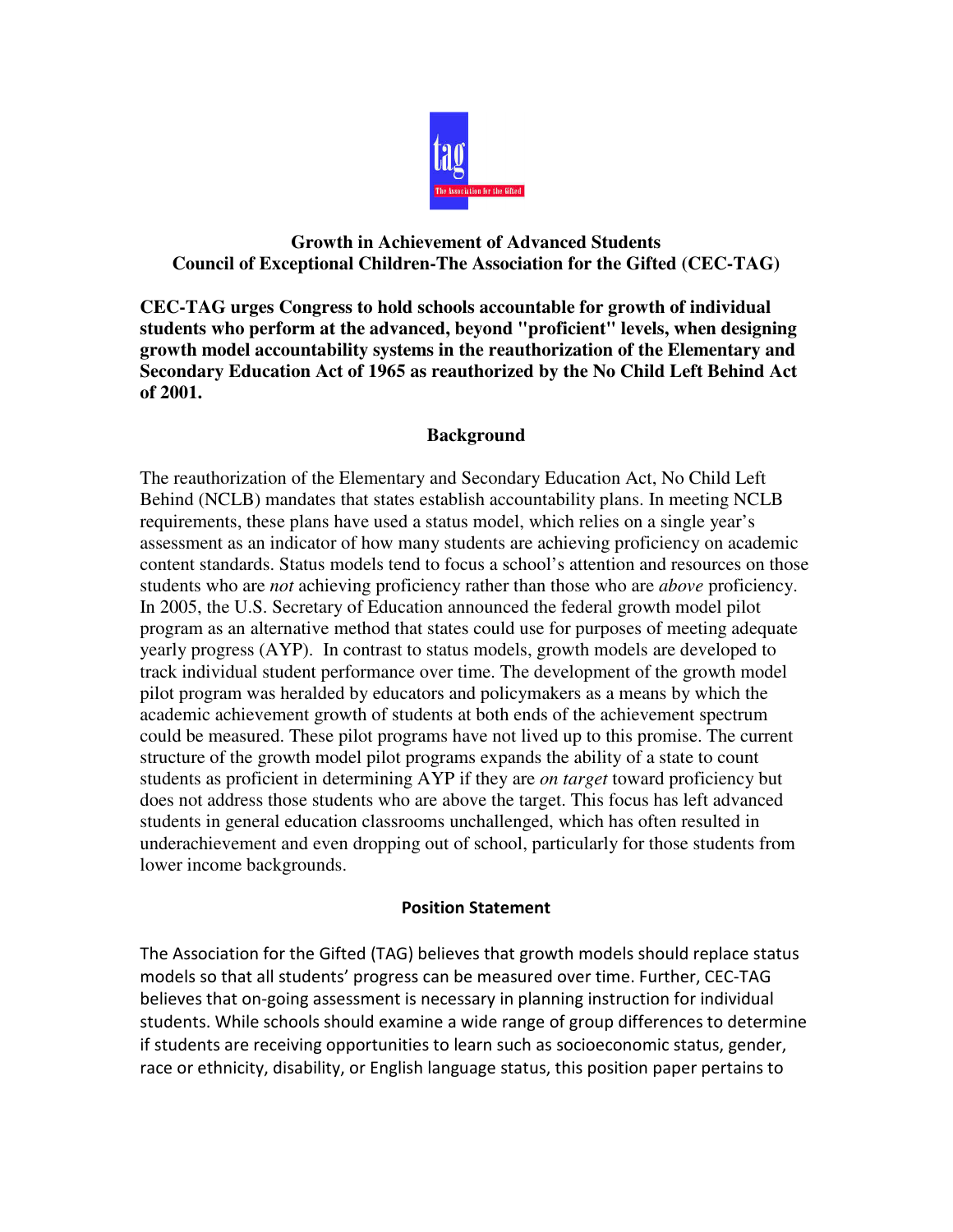students who perform at the advanced level and the necessity for growth models that take their educational needs into account.

#### **Issues**

Several issues with growth models have been identified by the Council for Exceptional Children-The Association for the Gifted as affecting advanced students. These include:

1. States are under pressure to be sure that students meet minimal standards of proficiency and show adequate yearly progress. Given this pressure, schools are more likely to attend to those students just below proficient and to ignore students above proficient.

2. Current state achievement tests do not have enough difficult items to adequately measure advanced students' growth. Growth models will not be effective for advanced students if existing measures are used.

3. Current growth models compare students' prior achievement to a minimum standard. This leads to teaching to the test with a focus on students below the proficient level. In addition, with the current emphasis on reading and mathematics, other subject areas do not receive the instructional emphasis that they should.

4. Advanced children from lower income backgrounds who are in the top academic quartiles are particularly vulnerable to assessments that measure only minimum levels of proficiency: only 56% maintain their status as high achievers in reading by fifth grade; 25% fall out of the top academic quartile in math in high school; and 8% drop out of high school.

## **Recommendations**

Therefore, CEC-TAG recommends that growth model systems consider advanced students by including these characteristics:

• Growth models need to reflect growth beyond proficiency. Defining growth as beyond "proficiency" takes into account students who score higher than a minimal level of proficient and focus the school's attention on all students. In this way, advanced students are challenged and less likely to underachieve, particularly those from lower income background who tend to lose ground during their K-12 years when compared to other advanced students. For example, states might consider tracking students who are scoring higher than proficient in one year to determine if this level is being attained from one year to the next.